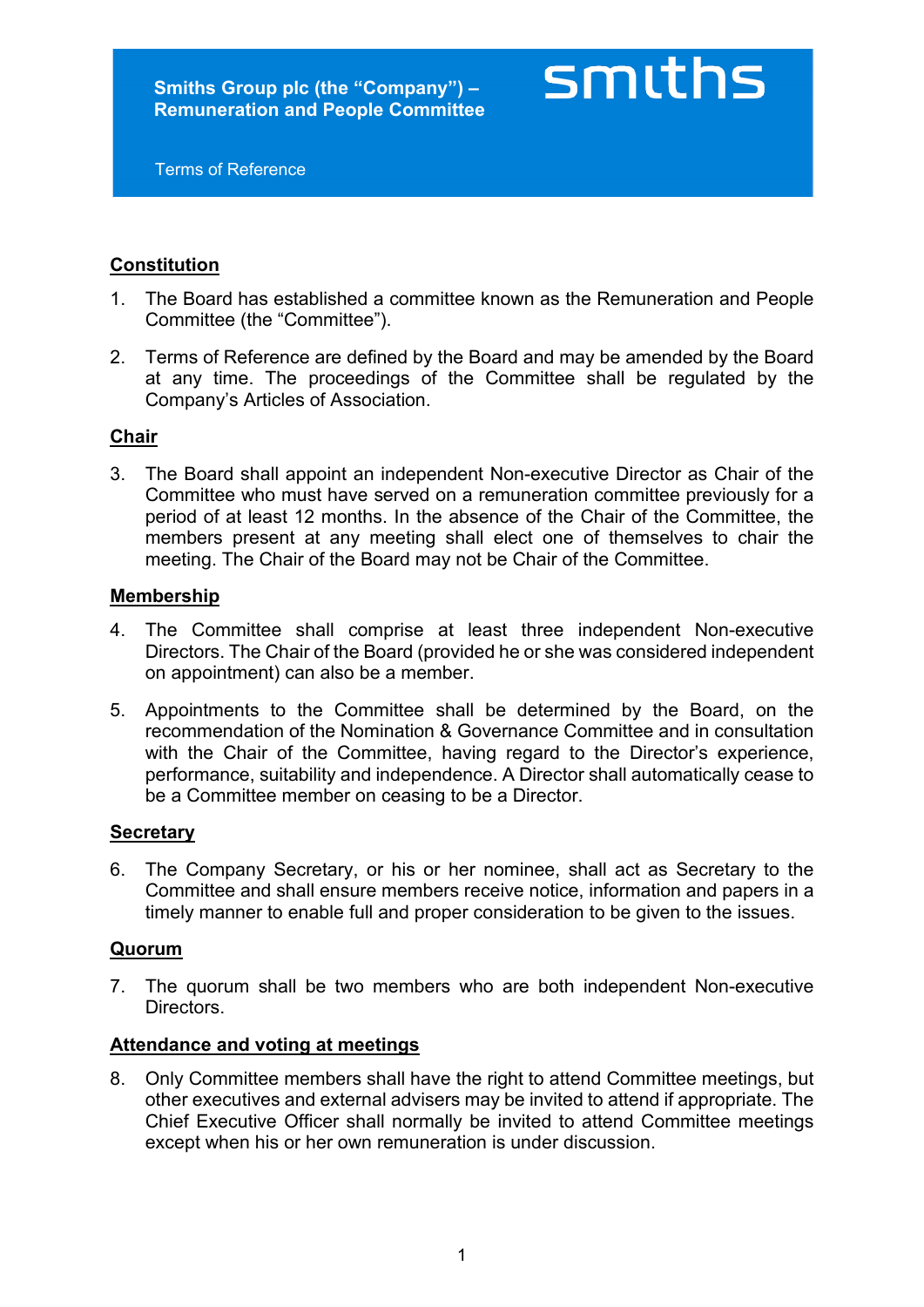smiths

Terms of Reference

- 9. No Committee member or attendee shall be involved in any decision or be present at any meeting where his or her own remuneration is under discussion. Committee members shall declare any potential conflict of interest prior to the discussion of any matter and shall not vote on such matters.
- 10. If there is an equality of votes, the Chair of the Committee shall have a casting vote.

## **Frequency of meetings**

11. The Committee shall meet at least three times a year and as otherwise required by the Chair of the Committee.

## **Notice of meetings**

- 12. Committee meetings shall be called by the Company Secretary at the request of the Chair of the Committee.
- 13. The agenda and supporting materials for the items to be discussed shall be forwarded to each member of the Committee and any other person required to attend in a timely manner to enable full and proper consideration to be given to the issues. Unless otherwise agreed this shall be no later than seven days before the date of the meeting.

#### **Minutes of meeting**

14. The Secretary to the Committee shall minute the proceedings and decisions of all Committee meetings. Once approved by the Chair of the Committee, minutes shall be circulated to all Committee members and, unless otherwise indicated by the Chair of the Committee, to the Executive Directors and any other Non-executive Directors of the Company.

#### **Authority**

- 15. The Board authorises the Committee at the Company's expense to use internal resources and/or to obtain external professional advice, including from independent remuneration consultants, as appropriate, and to obtain up-to-date, reliable information about remuneration in other companies. The Committee shall have exclusive responsibility for appointing, retaining and terminating the services of any external advisers and approving their fees and retention terms.
- 16. The remuneration of the Non-executive Directors is a matter for consideration by a sub-committee of the Board, consisting of the Chair of the Board and the Executive Directors.
- 17. The Committee is authorised to seek any information it requires from any employee of the Group and to call any employee to be questioned at a Committee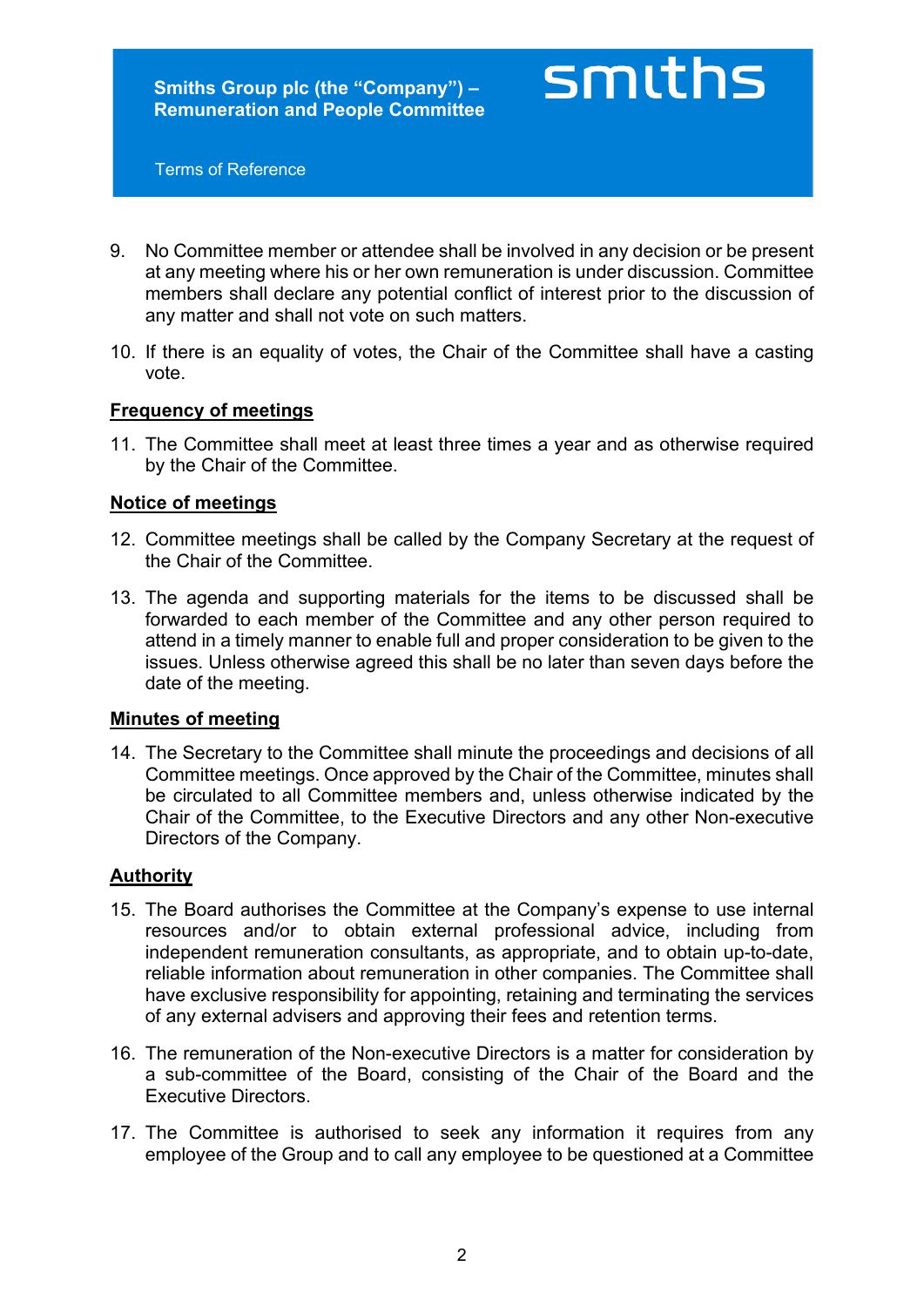Terms of Reference

meeting as and when required. All employees are directed to co-operate with any request made by the Committee.

smiths

## **Annual General Meeting**

- 18. The Chair of the Committee shall attend the Annual General Meeting (AGM) and be prepared to answer any shareholder questions on the Committee's activities.
- 19. The Chair of the Committee shall ensure that each year a report of the Company's remuneration practices is put to shareholders for approval at the AGM, and that the Company's remuneration policy is put to shareholders for approval at the AGM at least every three years, or more frequently if there are significant amendments to that policy.

#### **Duties**

#### **Remuneration**

20. The Committee shall:

- (a) design, determine and recommend to the Board the remuneration policy, including any pension benefits and compensation payments, of the Chair of the Board, the Executive Directors and senior management, including the Company Secretary. The objective of such policy shall be to attract, retain and motivate executive management of the quality required to run the Company successfully without paying more than is necessary, having regard to views of shareholders and other stakeholders;
- (b) ensure the remuneration policy promotes the long-term sustainable success of the Company having regard to the Company's culture and risk appetite and clearly linked to the successful delivery of the Company's long-term strategy, including environmental, social and governance metrics;
- (c) ensure the remuneration policy enables the use of discretion to override formulaic outcomes and to recover and/or withhold sums or share awards under appropriate specified circumstances. A significant proportion of remuneration should be structured so as to link rewards to corporate and individual performance;
- (d) set individual remuneration arrangements for the Chair of the Board, the Executive Directors and senior management, taking into account, amongst other things: the total remuneration package; relevant legal and regulatory requirements and the matters set out in the UK Corporate Governance Code ("the Code"); remuneration trends; individual performance; pay and workforce policies, practices and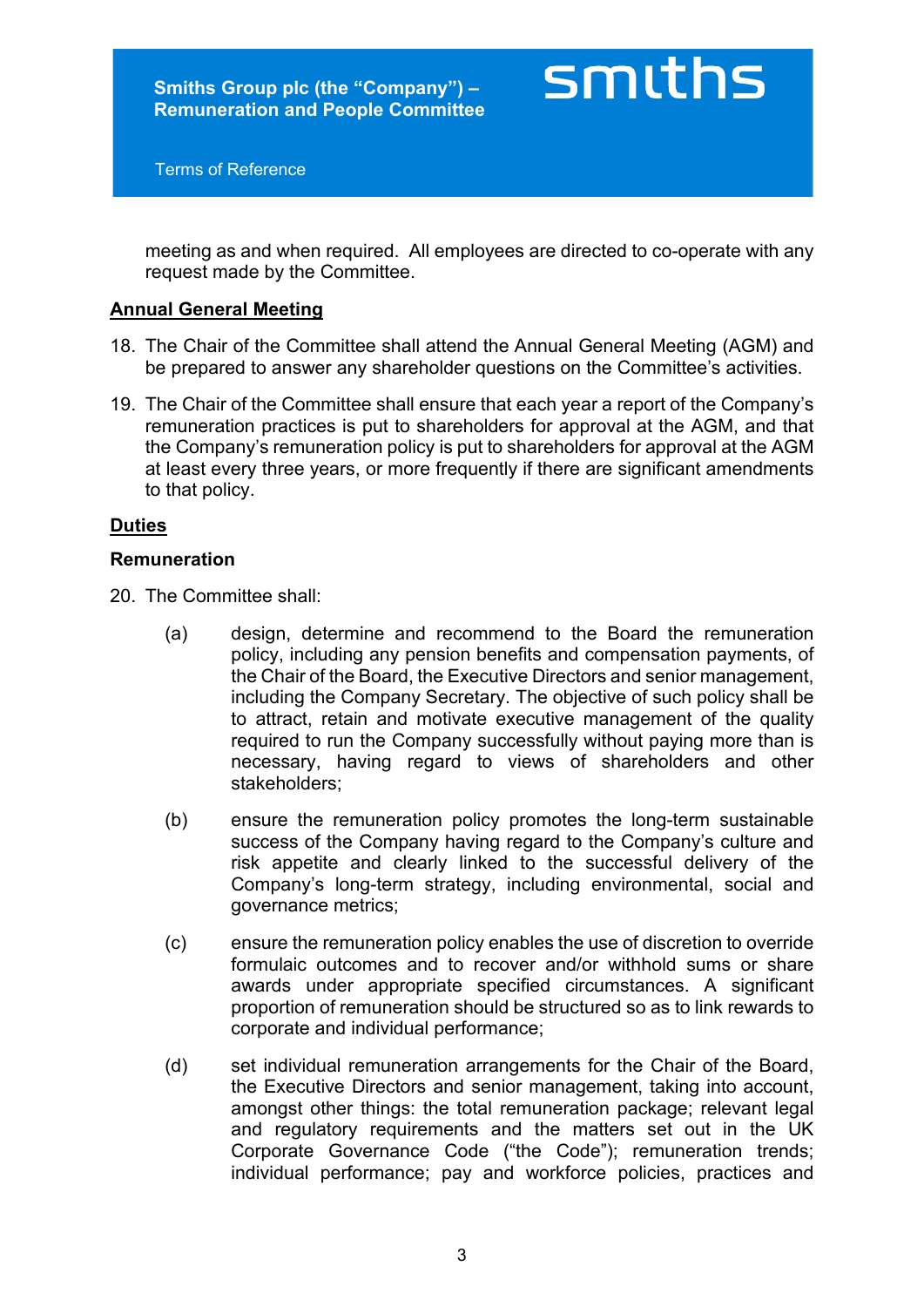Terms of Reference

conditions across the Company as a whole; overall market positioning of the remuneration package; individual base salaries and increases; and annual and long-term incentive/bonus arrangements. In addition, the Committee shall set the relevant targets for performance related schemes (subject to the rules of the schemes) and other benefits as well as pension arrangements;

smiths

- (e) consider the Code requirements for clarity, simplicity, risk mitigation, predictability and proportionality and alignment to culture when determining executive director remuneration policy and practices;
- (f) ensure that all payments to Directors are consistent with the latest shareholder approved remuneration policy or are otherwise approved separately by shareholders;
- (g) approve the service contracts of all Executive Directors, including termination arrangements, and ensure that any compensation payable (including pension and long term incentive matters) on such termination is fair to the individual and the Company, and that failure is not rewarded and that the duty to mitigate loss is fully recognised;
- (h) approve any benefit, pension and/or incentive scheme entitlement, any other bonuses and fees, and a formal policy for post-employment shareholding requirements of all Executive Directors;
- (i) review workforce remuneration and related policies and the alignment of incentives and rewards with culture, taking these into account when setting the policy for Executive Director remuneration;
- (j) oversee any major changes in employee benefits structures throughout the Group;
- (k) annually review the on-going appropriateness and relevance of the remuneration policy;
- (l) review the terms of any new share scheme; and
- (m) agree the policy for authorising claims for expenses from the Chair of the Board and Chief Executive Officer.

It is expected that Executive Committee members will be determined to be "senior management" for the purpose of these Terms of Reference. In addition to Executive Committee members, the Committee may, at its discretion and after consultation with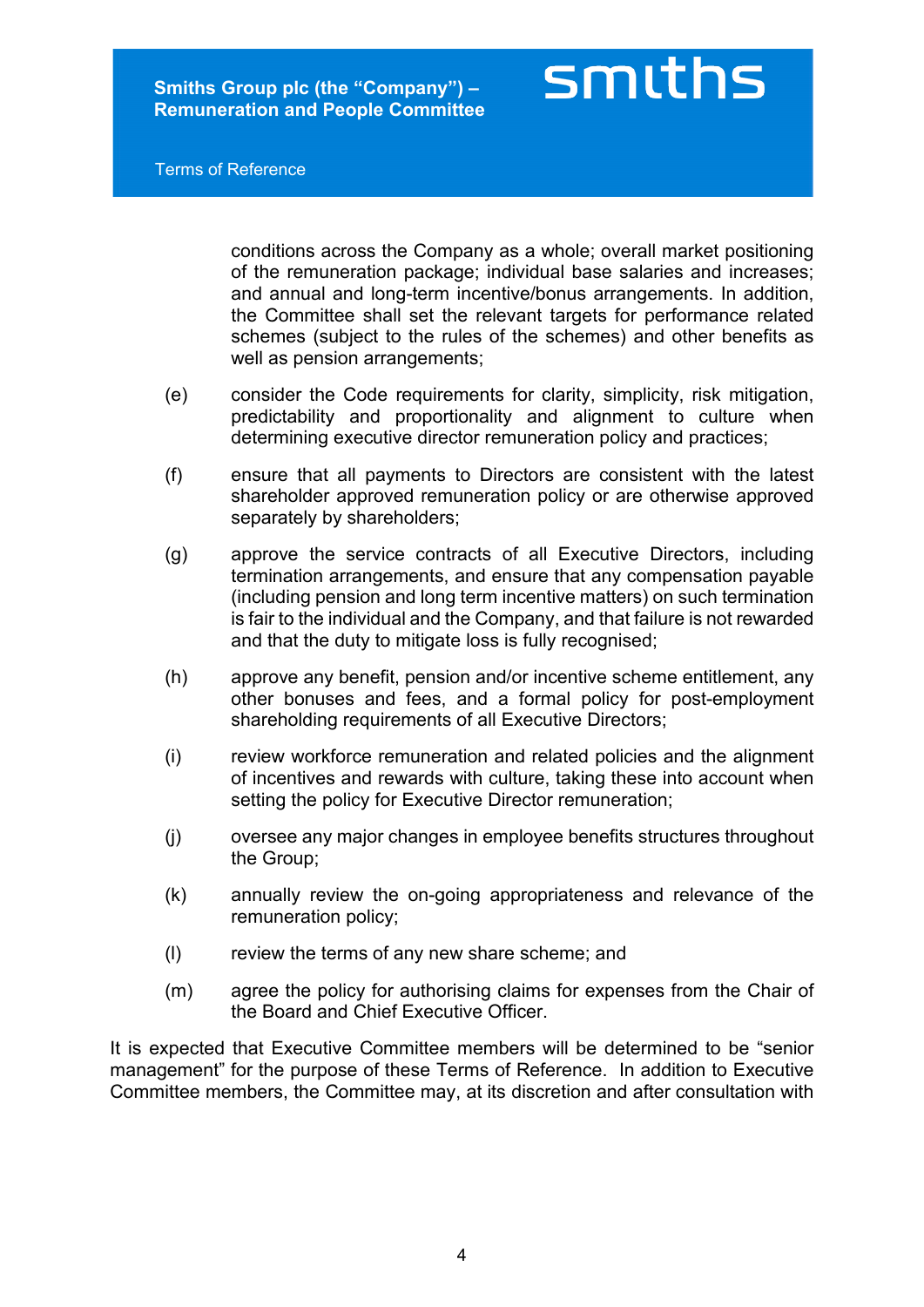Terms of Reference

the Chair of the Nomination & Governance Committee and the Chief Executive Officer, decide which other executives are also determined to be senior management.

smiths

#### **Share Schemes**

- 21. The Committee shall establish remuneration schemes that promote long-term shareholding by Executive Directors that support alignment with long-term stakeholder interests.
- 22. In respect of the Smiths Group Sharesave Scheme and any successor or other all–employee scheme operating in the UK or elsewhere (the "All-employee Schemes"), in the absence of any other delegation from the Board, the Committee may:
	- (a) determine which employees should be invited to participate in the Allemployee Schemes;
	- (b) periodically determine the appropriate balance between the maximum number of options that may be granted under the All-employee Schemes, and any other relevant option and equity participation schemes, and the number of options in existence from time to time and provide the Share Schemes Committee with guidelines on scaling-down options; and
	- (c) review the design of all All-employee Schemes for approval by the Board and, where required, shareholders, and exercise the powers of the Board to amend or vary the All-employee Scheme's terms, conditions and rules.
- 23. In respect of the Smiths Group Long Term Incentive Plan, Smiths Group Restricted Stock Plan and the Smiths Group Deferred Bonus Plan and any successor schemes (together, the "Executive Incentive Plans") the Committee shall:
	- (a) approve the grant of options and awards under the Executive Incentive Plans to employees selected by, and subject to such conditions as may be approved by, the Committee;
	- (b) exercise the powers of the Board in relation to all matters under the Executive Incentive Plans, including the power to amend or vary the terms, conditions and rules of the Executive Incentive Plans; and
	- (c) exercise the discretionary powers of the Board under the rules of the Executive Incentive Plans regarding the remuneration outcome for individuals or groups of individuals within the parameters approved by shareholders in the remuneration policy and the terms or rules of any share or performance related plan or scheme in operation from time to time. For the avoidance of doubt, the Committee may within these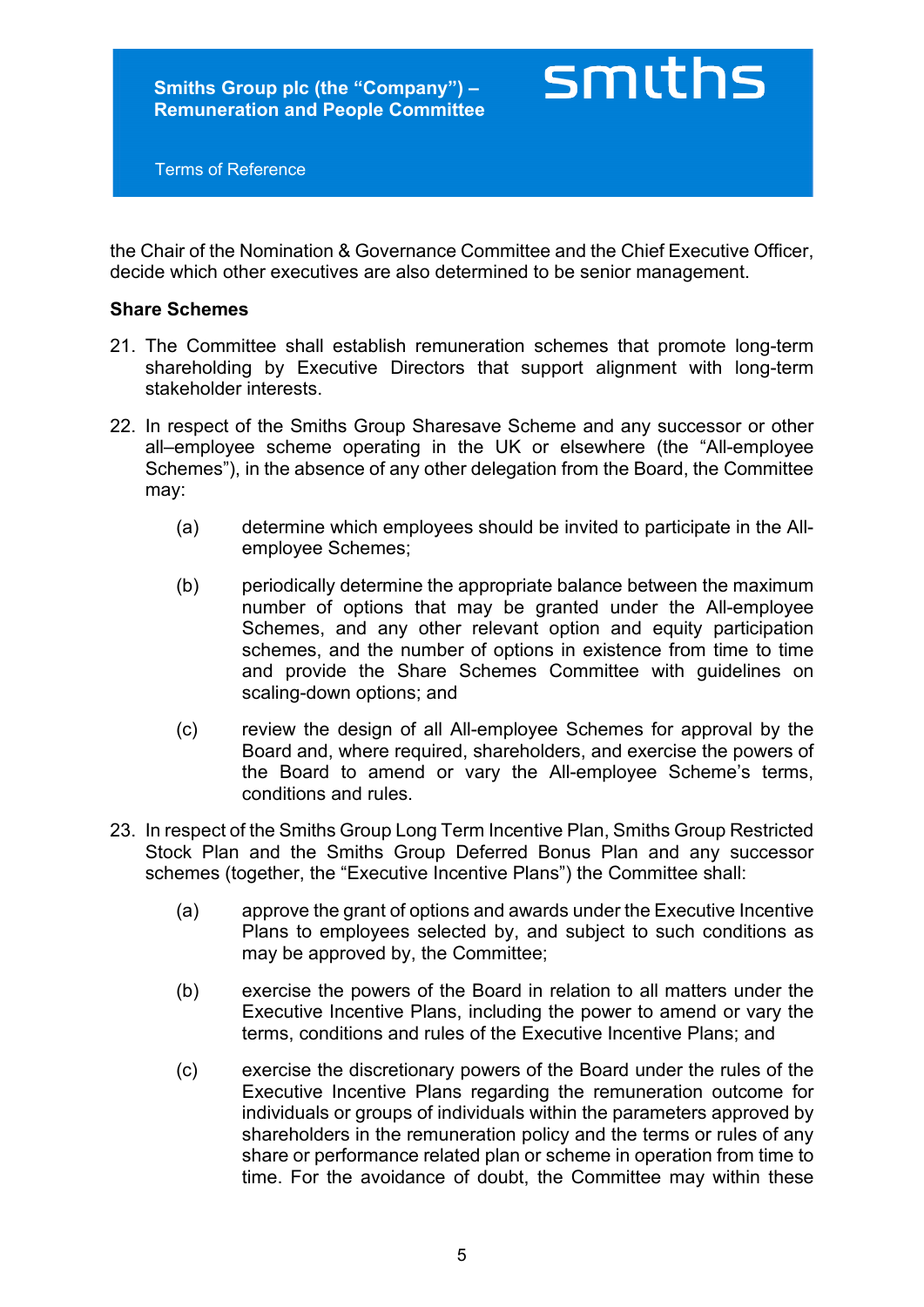Terms of Reference

smiths

parameters amend any previous exercise of discretion if the circumstances or information on which it based that decision are subsequently found to have changed or been incorrect.

24. The Committee shall consider and review the terms of any other equity plans, and give due consideration to laws, regulations, guidelines and recommendations regarding the formation and operation of share schemes.

## **People**

- 25. The Committee shall oversee, on behalf of the Board, the implementation of the Board approved People Strategy for the Group. In particular it shall;
	- (a) oversee implementation of the People strategy and, as necessary, make recommendations to the Board regarding changes to or approval of the strategy;
	- (b) oversee the process for the Group's talent strategy and the development of a diverse pipeline of succession below senior management;
	- (c) oversee the Group's diversity, equity and inclusion strategy;
	- (d) oversee the Group's approach to workforce engagement including reviewing the results of the MySay Survey and the related action plans;
	- (e) oversee a programme of Board engagement activities to enable the Non-Executive Directors to have regular dialogue with employees across the Group to inform their view of employee engagement; and
	- (f) oversee the Group's Well-being policies, programmes and performance.

#### **Other Duties**

26. The Committee shall:

(a) in exercising all duties and responsibilities under these Terms of Reference, including determining the remuneration policy and remuneration arrangements or any payments for loss of office, consider all applicable legal and regulatory requirements, including the Companies Act 2006, the Large and Medium-sized Companies and Groups (Accounts and Reports) Regulations 2008, the Financial Conduct Authority's Listing, Prospectus and Disclosure Guidance and Transparency Rules and the Code and any other applicable rules;